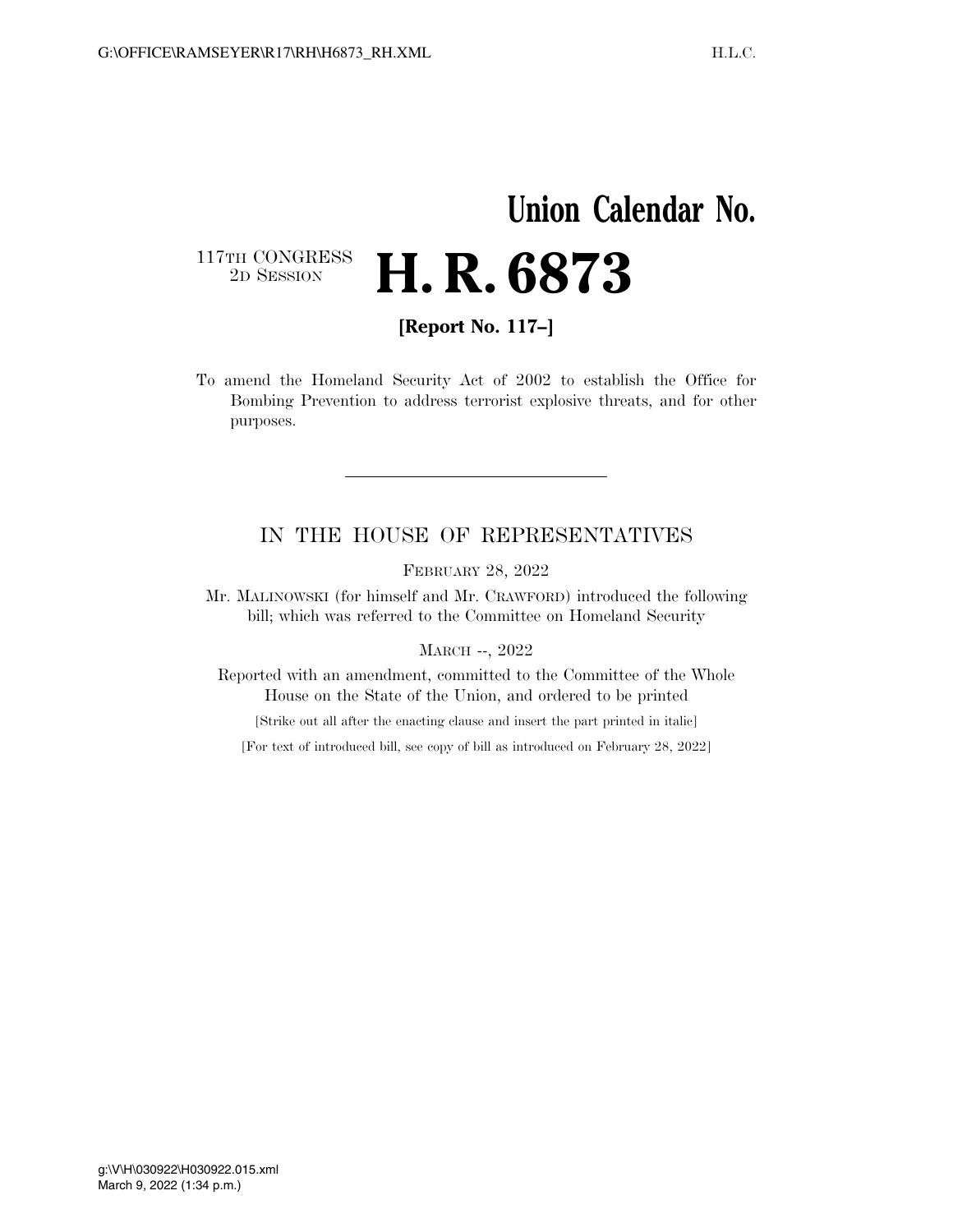# **A BILL**

To amend the Homeland Security Act of 2002 to establish the Office for Bombing Prevention to address terrorist explosive threats, and for other purposes.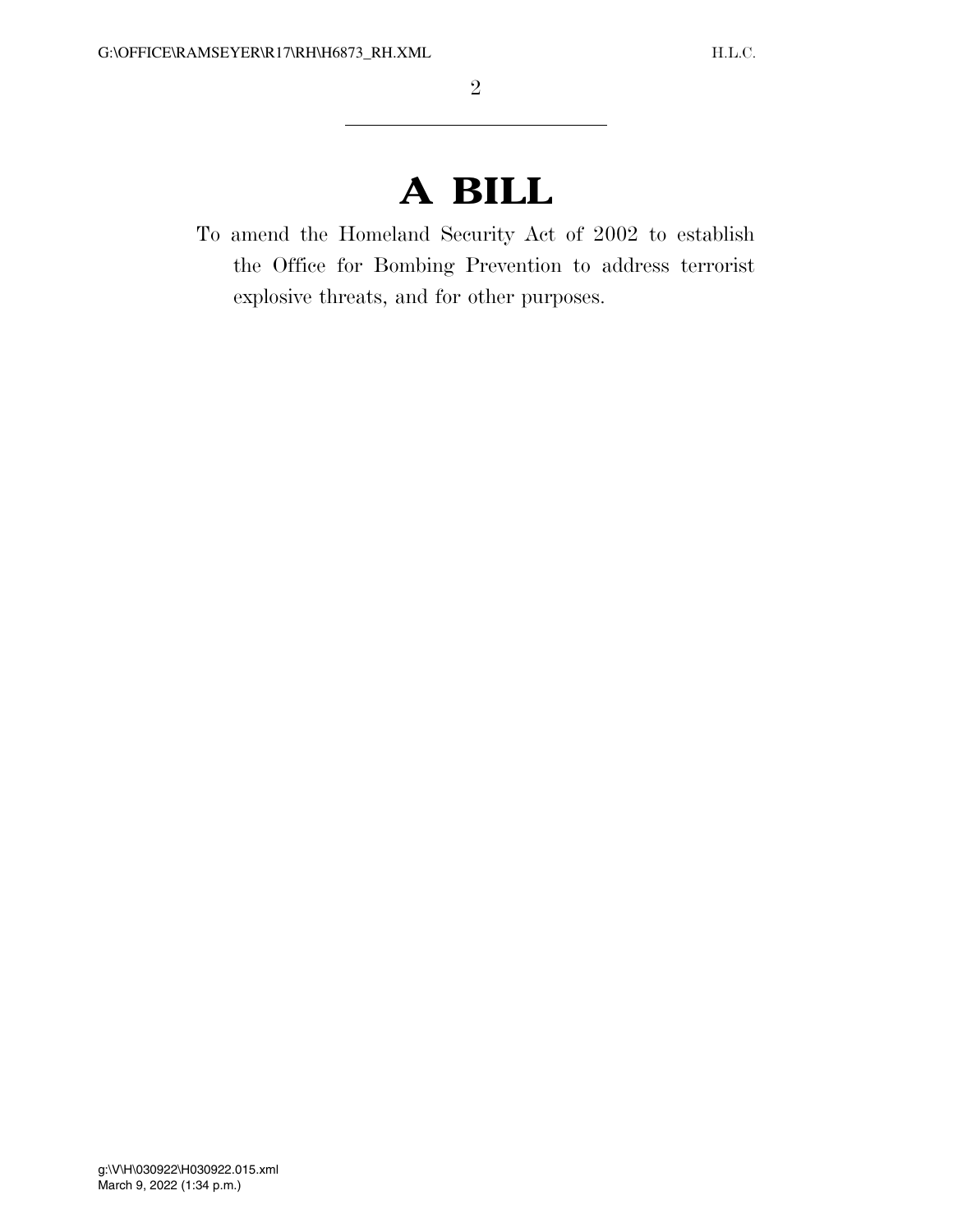*Be it enacted by the Senate and House of Representa- tives of the United States of America in Congress assembled, SECTION 1. SHORT TITLE. This Act may be cited as the ''Bombing Prevention Act of 2022''. SEC. 2. OFFICE FOR BOMBING PREVENTION.* 

 *(a) IN GENERAL.—Title XXII of the Homeland Secu- rity Act of 2002 (6 U.S.C. 651 et seq.) is amended by add-ing at the end the following new subtitle:* 

## *''Subtitle D—Bombing Prevention*

*''SEC. 2241. OFFICE FOR BOMBING PREVENTION.* 

 *''(a) ESTABLISHMENT.—There is established within the Department an Office for Bombing Prevention (in this section referred to as the 'Office').* 

 *''(b) ACTIVITIES.—The Office shall have the primary responsibility within the Department for enhancing the ability and coordinating the efforts of the United States to deter, detect, prevent, protect against, mitigate, and respond to terrorist explosive threats and attacks in the United States, including by carrying out the following:* 

- *''(1) Advising the Secretary on matters related to terrorist explosive threats and attacks in the United States.*
- *''(2) Coordinating the efforts of the Department to counter terrorist explosive threats and attacks in*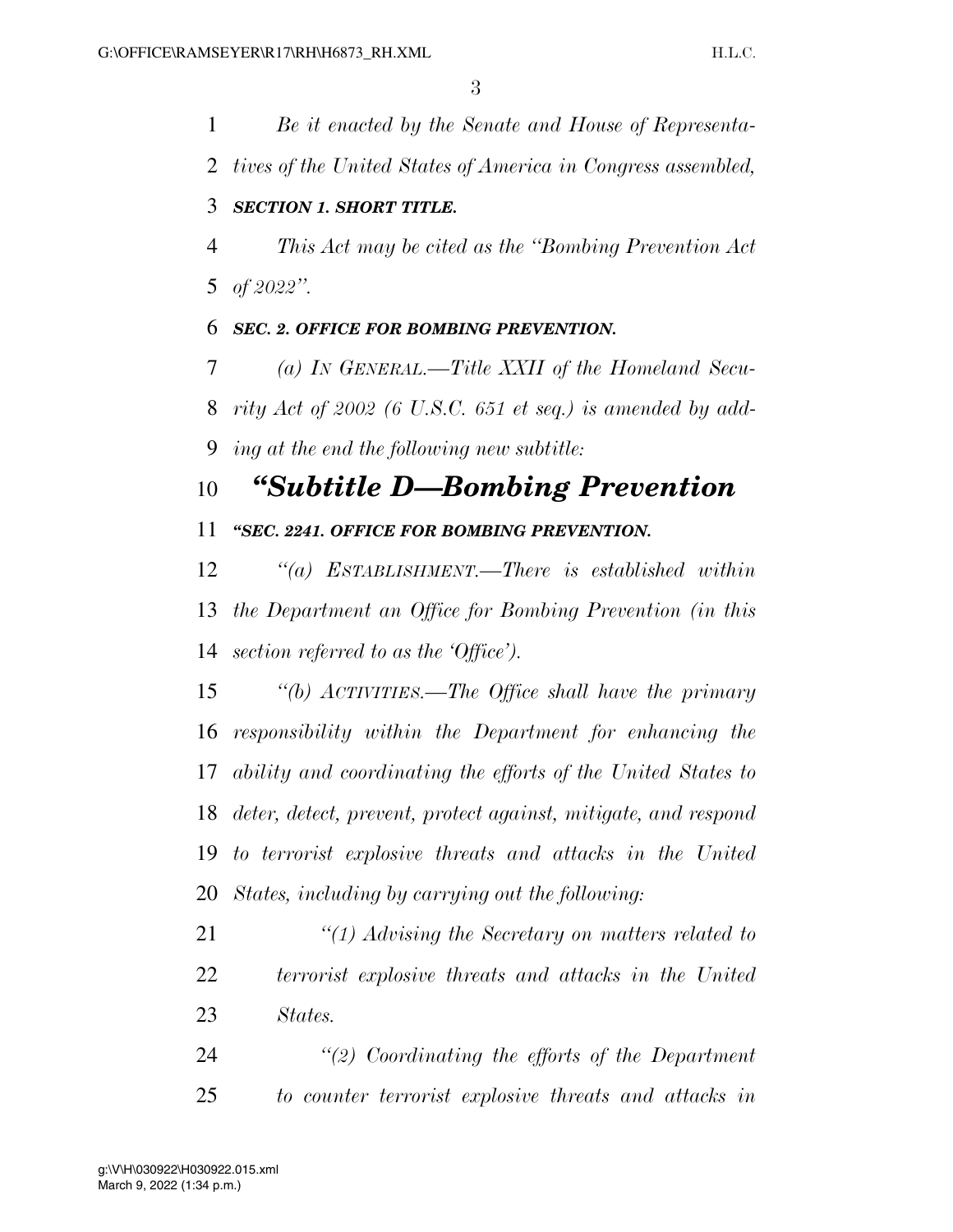| the United States, including by carrying out the fol- |  |  |
|-------------------------------------------------------|--|--|
| <i>lowing:</i>                                        |  |  |

 *''(A) Developing, in coordination with the Under Secretary for Strategy, Policy, and Plans, the Department's strategy against terrorist ex- plosives threats and attacks, including efforts to support the security and preparedness of critical infrastructure and the public sector and private sector.* 

 *''(B) Leading the prioritization of the De- partment's efforts against terrorist explosive threats and attacks, including preparedness and operational requirements.* 

 *''(C) Ensuring, in coordination with the Under Secretary for Science and Technology and the Administrator of the Federal Emergency Management Agency, the identification, evalua- tion, and availability of effective technology ap- plications through field pilot testing and acquisi- tion of such technology applications by the pub- lic sector to deter, detect, prevent, protect against, mitigate, and respond to terrorist explo-sive threats and attacks in the United States.* 

 *''(D) Providing advice and recommenda-tions to the Administrator of the Federal Emer-*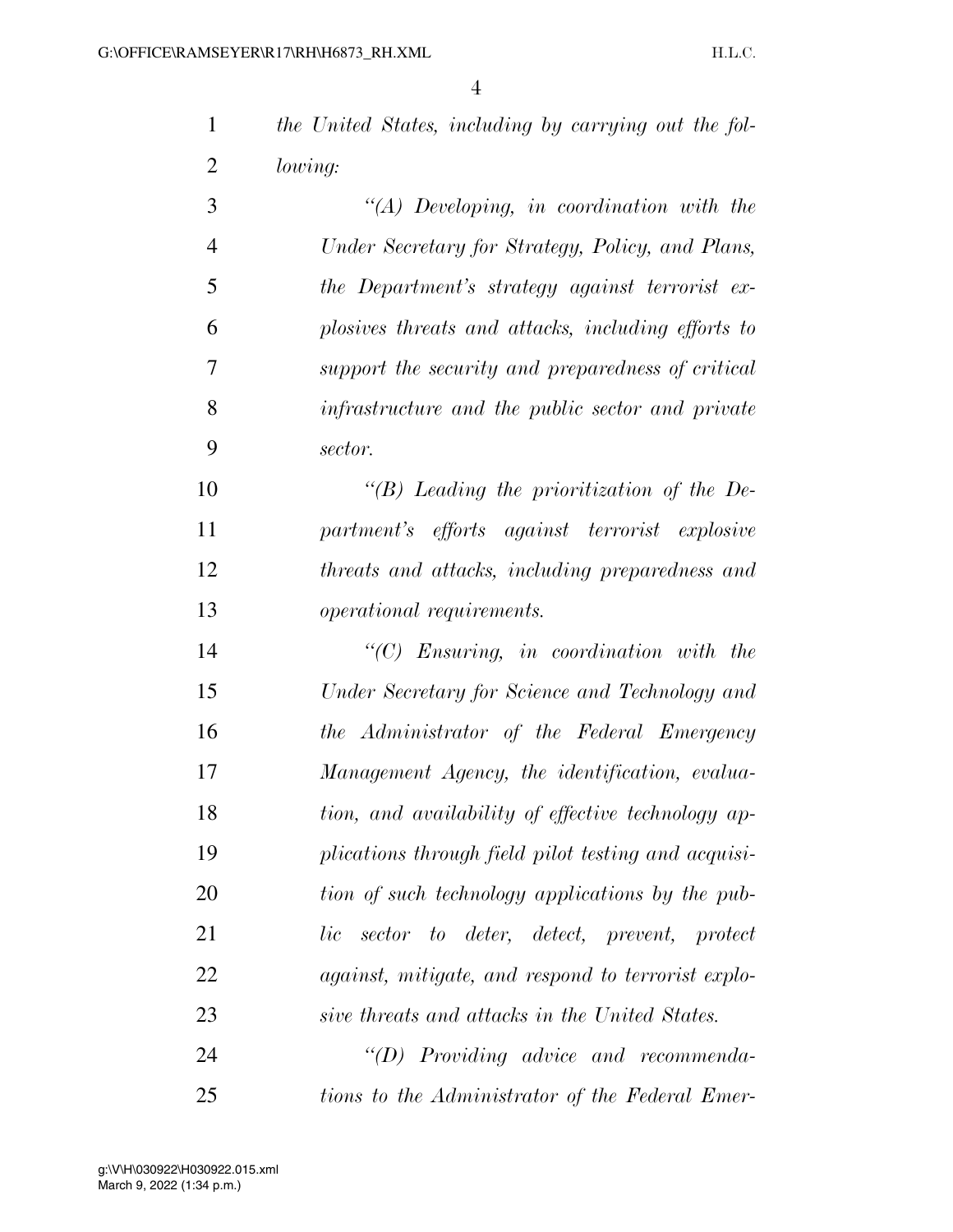| $\mathbf{1}$   | gency Management Agency regarding the effec-             |
|----------------|----------------------------------------------------------|
| $\overline{2}$ | tive use of grants authorized under section 2002.        |
| 3              | $\lq\lq E$ ) In coordination with the Assistant          |
| $\overline{4}$ | Secretary for Countering Weapons of Mass De-             |
| 5              | struction, aligning Department efforts related to        |
| 6              | terrorist explosive threats and attacks in the           |
| 7              | United States and weapons of mass destruction.           |
| 8              | "(3) Engaging other Federal departments and              |
| 9              | agencies, including Sector Risk Management Agen-         |
| 10             | cies, regarding terrorist explosive threats and attacks  |
| 11             | in the United States.                                    |
| 12             | $\lq(4)$ Facilitating information sharing and deci-      |
| 13             | sion support of the public and private sector involved   |
| 14             | deterrence, detection, prevention, protection<br>in      |
| 15             | against, mitigation of, and response to terrorist explo- |
| 16             | sive threats and attacks in the United States. Such      |
| 17             | sharing and support may include the following:           |
| 18             | $\lq\lq (A)$ Operating and maintaining a secure          |
| 19             | information sharing system that allows the shar-         |
| 20             | ing of critical information and data relating to         |
| 21             | terrorist explosive attack tactics, techniques, pro-     |
| 22             | cedures, and security capabilities, including in-        |
| 23             | formation and data described in paragraph (6)            |
| 24             | and section 2242.                                        |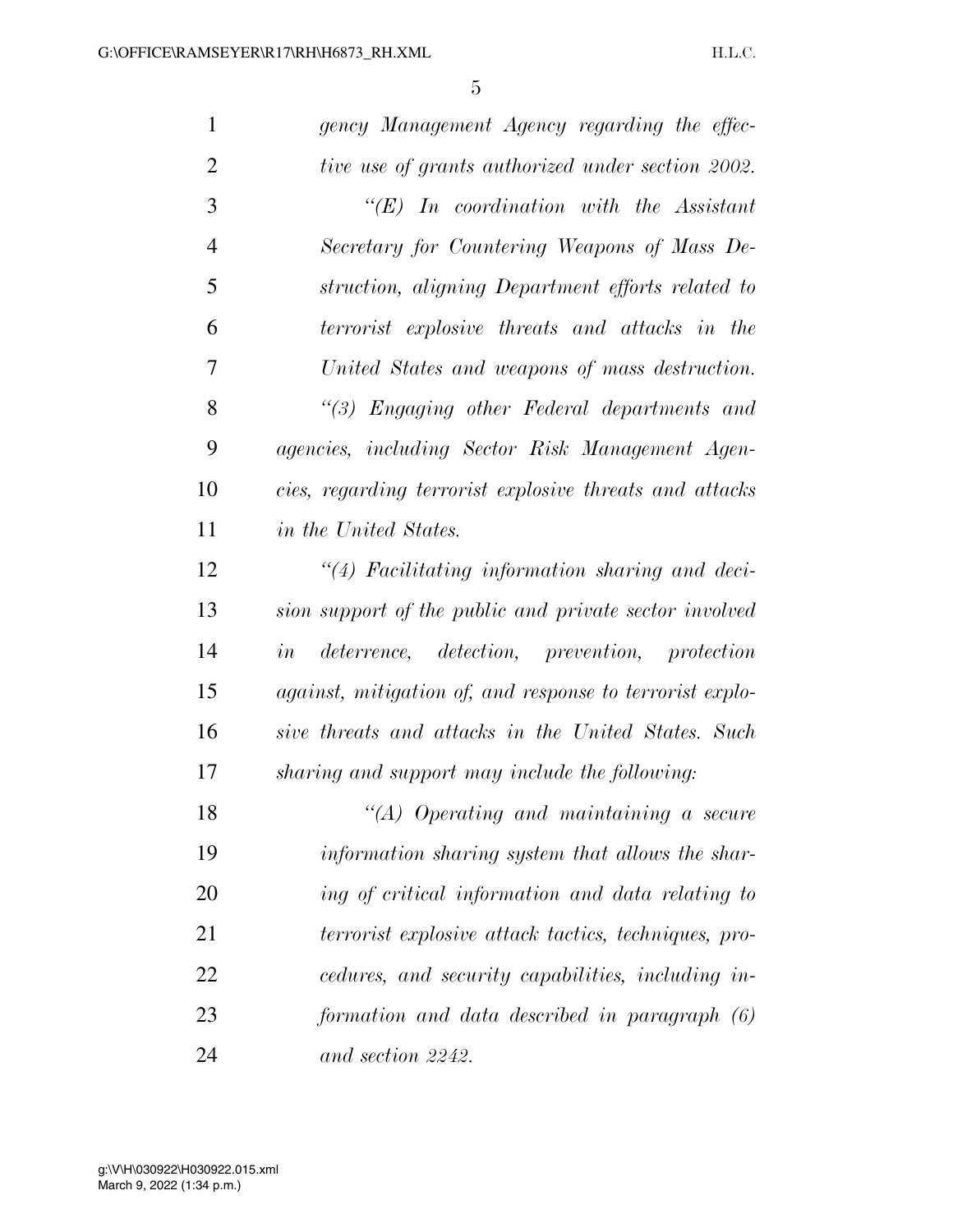| $\mathbf{1}$   | $\lq\lq B$ Working with international partners,                |
|----------------|----------------------------------------------------------------|
| $\overline{2}$ | in coordination with the Office for International              |
| 3              | Affairs of the Department, to develop and share                |
| $\overline{4}$ | <i>effective practices to deter, prevent, detect, protect</i>  |
| 5              | against, mitigate, and respond to terrorist explo-             |
| 6              | sive threats and attacks in the United States.                 |
| 7              | $\lq(5)$ Promoting security awareness among the                |
| 8              | public and private sector and the general public re-           |
| 9              | garding the risks posed by the misuse of explosive pre-        |
| 10             | cursor chemicals and other bomb-making materials.              |
| 11             | "(6) Providing training, guidance, assessments,                |
| 12             | and planning assistance to the public and private sec-         |
| 13             | tor, as appropriate, to help counter the risk of ter-          |
| 14             | rorist explosive threats and attacks in the United             |
| 15             | States.                                                        |
| 16             | $\lq(7)$ Conducting analysis and planning for the              |
| 17             | capabilities and requirements necessary for the public         |
| 18             | and private sector, as appropriate, to deter, detect,          |
| 19             | prevent, protect against, mitigate, and respond to ter-        |
| 20             | rorist explosive threats and attacks in the United             |
| 21             | States by carrying out the following:                          |
| 22             | "(A) Maintaining a database on capabili-                       |
| 23             | ties and requirements, including capabilities and              |
| 24             | requirements of public safety bomb squads, explo-              |
| 25             | detection<br>canine<br>$teams$ ,<br>special<br>tactics<br>sive |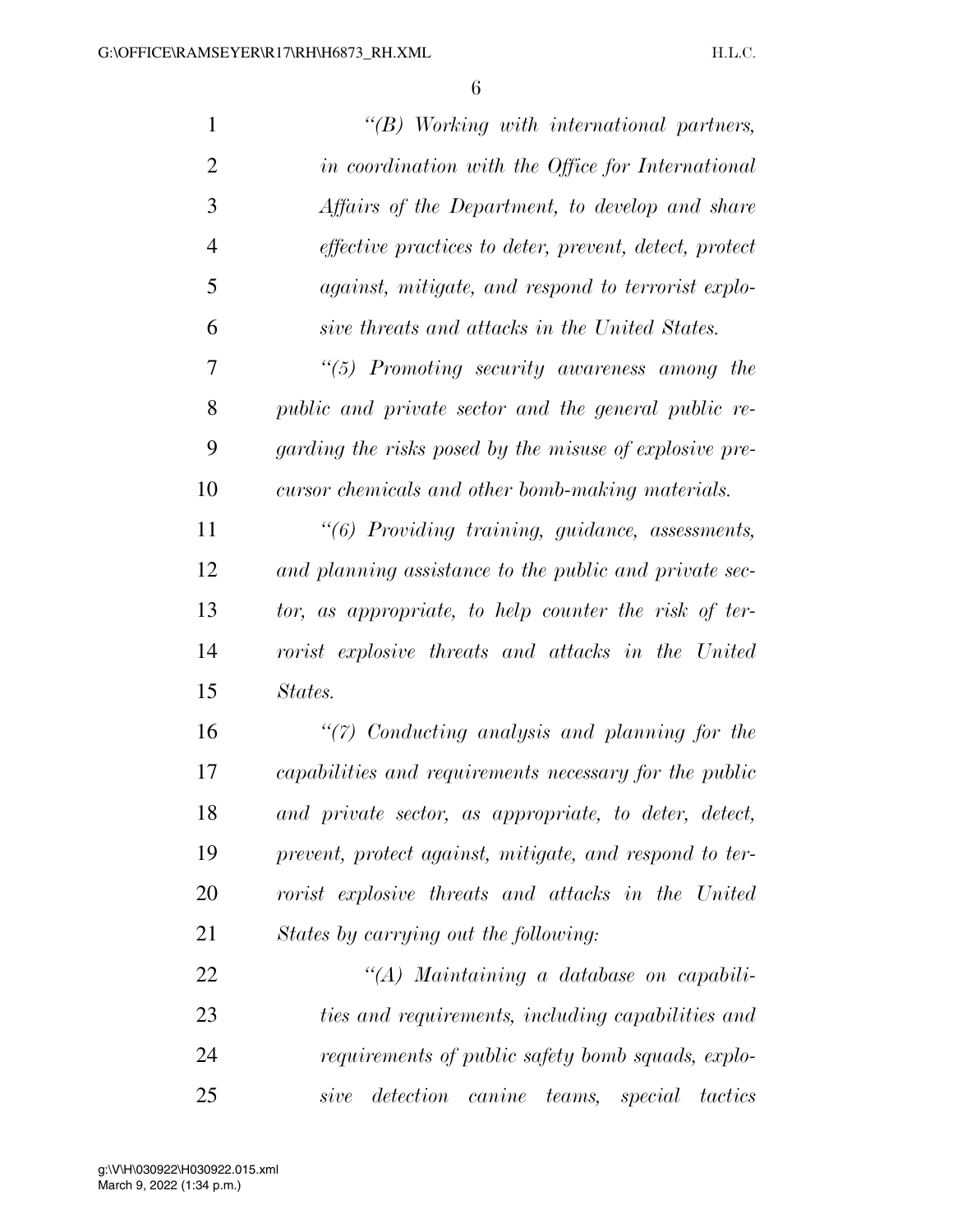| $\mathbf{1}$   | teams, public safety dive teams, and recipients of   |
|----------------|------------------------------------------------------|
| $\overline{2}$ | services described in section 2242.                  |
| 3              | "(B) Applying the analysis derived from the          |
| $\overline{4}$ | database described in subparagraph $(A)$ with re-    |
| 5              | spect to the following:                              |
| 6              | $``(i)$ Evaluating progress toward clos-             |
| 7              | ing identified gaps relating to national             |
| 8              | strategic goals and standards related to de-         |
| 9              | terring, detecting, preventing, protecting           |
| 10             | against, mitigating, and responding to ter-          |
| 11             | rorist explosive threats and attacks in the          |
| 12             | United States.                                       |
| 13             | $``(ii)$ Informing decisions relating to             |
| 14             | homeland security policy, assistance, train-         |
| 15             | ing, research, development efforts, testing          |
| 16             | and evaluation, and related requirements             |
| 17             | regarding deterring, detecting, preventing,          |
| 18             | protecting against, mitigating, and re-              |
| 19             | sponding to terrorist explosive threats and          |
| 20             | attacks in the United States.                        |
| 21             | "(8) Promoting secure information sharing of         |
| 22             | sensitive material and promoting security awareness, |
| 23             | including by carrying out the following:             |
| 24             | $\lq (A)$ Operating and maintaining a secure         |
| 25             | information sharing system that allows the shar-     |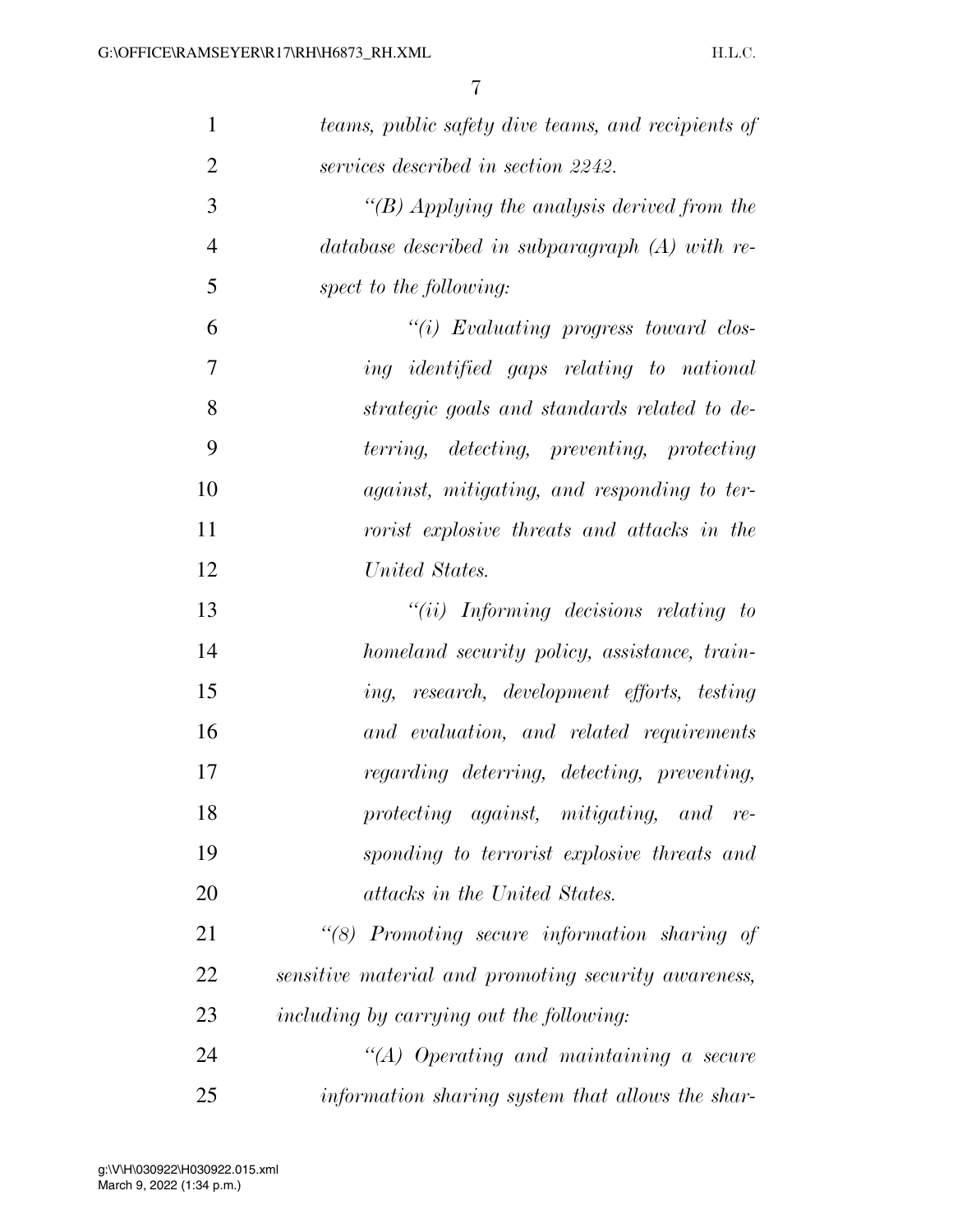| $\mathbf{1}$   | ing among and between the public and private                  |
|----------------|---------------------------------------------------------------|
| $\overline{2}$ | sector of critical information relating to explo-             |
| 3              | sive attack tactics, techniques, and procedures.              |
| $\overline{4}$ | $\lq\lq(B)$ Educating the public and private sec-             |
| 5              | tors about explosive precursor chemicals.                     |
| 6              | $"$ (C) Working with international partners,                  |
| 7              | in coordination with the Office for International             |
| 8              | Affairs of the Department, to develop and share               |
| 9              | <i>effective practices to deter, detect, prevent, protect</i> |
| 10             | against, mitigate, and respond to terrorist explo-            |
| 11             | sive threats and attacks in the United States.                |
| 12             | $\lq (D)$ Executing national public awareness                 |
| 13             | and vigilance campaigns relating to terrorist ex-             |
| 14             | plosive threats and attacks in the United States,             |
| 15             | preventing explosive attacks, and activities and              |
| 16             | measures underway to safeguard the United                     |
| 17             | States.                                                       |
| 18             | $\lq\lq (E)$ Working with relevant stakeholder or-            |
| 19             | <i>ganizations.</i>                                           |
| 20             | " $(9)$ Providing any other assistance the Sec-               |
| 21             | retary determines necessary.                                  |
| 22             | "SEC. 2242. COUNTERING EXPLOSIVE DEVICES TECHNICAL            |
| 23             | <b>ASSISTANCE.</b>                                            |
| 24             | "(a) ESTABLISHMENT.—Upon request, the Secretary               |
| 25             | shall, to the extent practicable, provide to the public and   |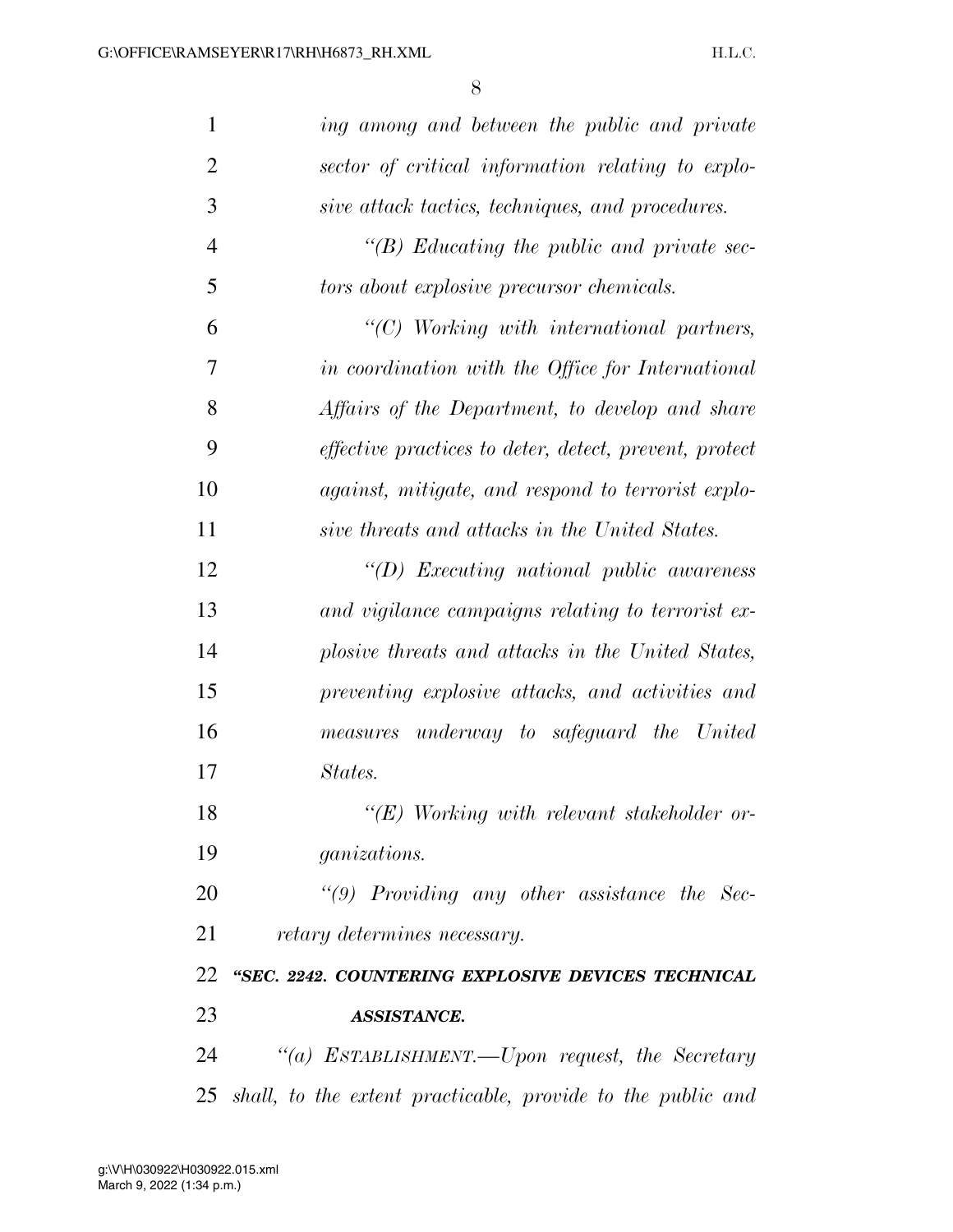*private sector technical assistance services to support the security and preparedness of such sectors, as appropriate, to counter terrorist explosive threats and attacks that pose a risk in certain jurisdictions, including vulnerable and disadvantaged communities, to critical infrastructure fa-cilities, or to special events, as appropriate.* 

 *''(b) ELEMENTS.—Technical assistance services pro-vided pursuant to subsection (a) shall—* 

 *''(1) support the planning and implementation of effective measures to deter, detect, prevent, protect against, mitigate, and respond to terrorist explosive threats and attacks in the United States, including ef- fective strategic risk management and emergency op-erations plans;* 

 *''(2) support the security of explosive precursor chemicals and other bomb-making materials outside of regulatory control;* 

 *''(3) support efforts to prepare for and respond to bomb threats or other acts involving the malicious conveyance of false information concerning terrorist explosive threats and attacks in the United States;* 

 *''(4) make available resources to enhance deter- rence, prevention, detection, protection, mitigation, and response capabilities for terrorist explosive threats and attacks in the United States, including*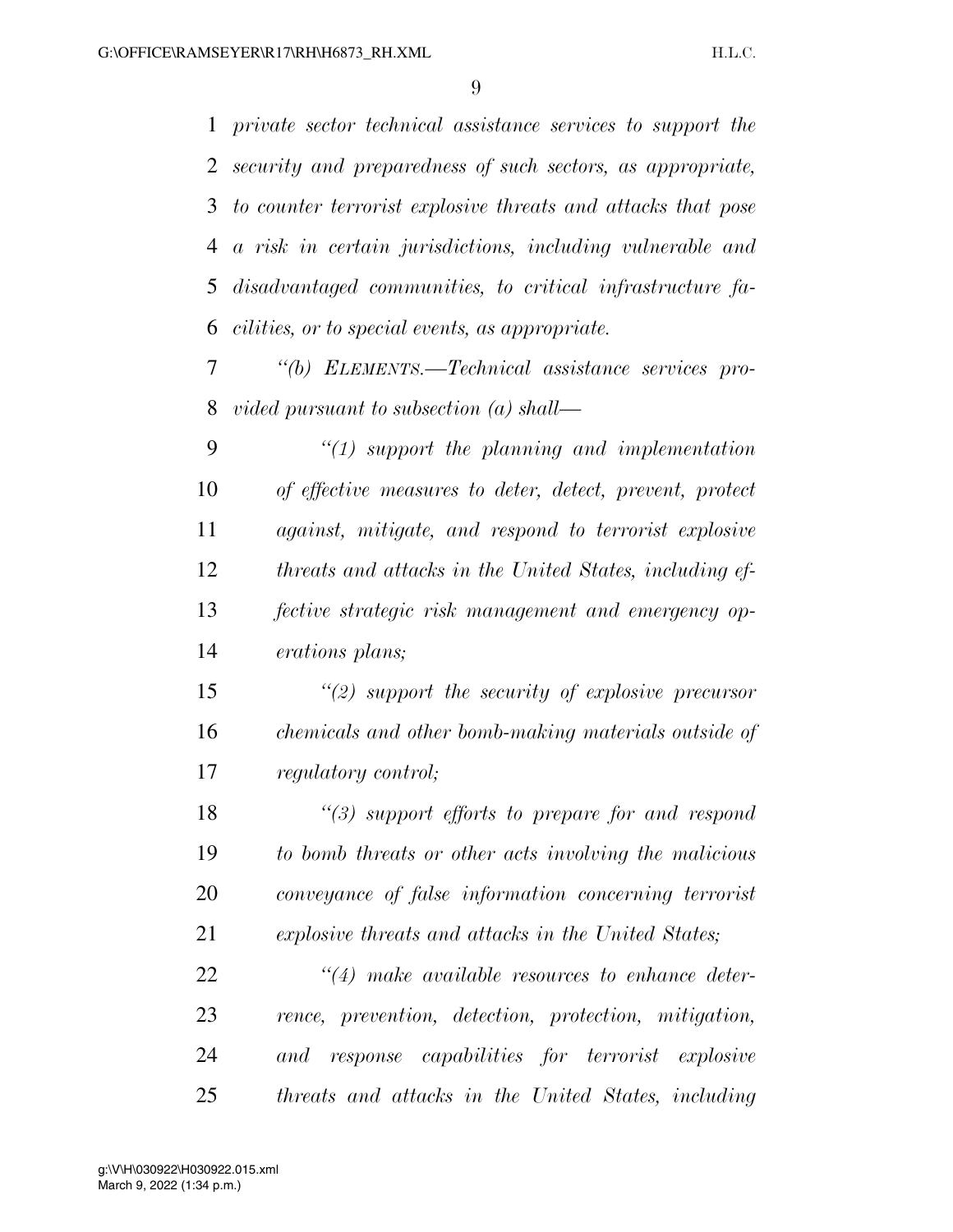| $\mathbf{1}$   | coordination and communication, to better integrate            |
|----------------|----------------------------------------------------------------|
| $\overline{2}$ | State, local, Tribal, and territorial and private sector       |
| 3              | capabilities and assets, as appropriate, with Federal          |
| $\overline{4}$ | <i>operations</i> ;                                            |
| 5              | $\degree$ (5) make available augmenting resources, as          |
| 6              | appropriate, to enable State, local, Tribal, and terri-        |
| 7              | torial governments to sustain and refresh their capa-          |
| 8              | bilities;                                                      |
| 9              | $\lq(6)$ track performance in meeting the goals and            |
| 10             | associated plans of the provision of such technical as-        |
| 11             | sistance; and                                                  |
| 12             | $\lq(7)$ include any other assistance the Secretary            |
| 13             | determines necessary.                                          |
| 14             | "SEC. 2243. RELATIONSHIP TO OTHER DEPARTMENT COM-              |
| 15             | PONENTS AND FEDERAL AGENCIES.                                  |
| 16             | "(a) IN GENERAL.—The authority of the Secretary                |
| 17             | under this subtitle shall not affect or diminish the authority |
|                | 18 or the responsibility of any officer of any other Federal   |
| 19             | agency with respect to the command, control, or direction      |
| 20             | of the functions, personnel, funds, assets, or liabilities of  |
| 21             | any other such Federal agency.                                 |
| 22             | "(b) DEPARTMENT COMPONENTS.—Nothing in this                    |
| 23             | subtitle or any other provision of law may be construed to     |
| 24             | affect or reduce the responsibilities of $-$                   |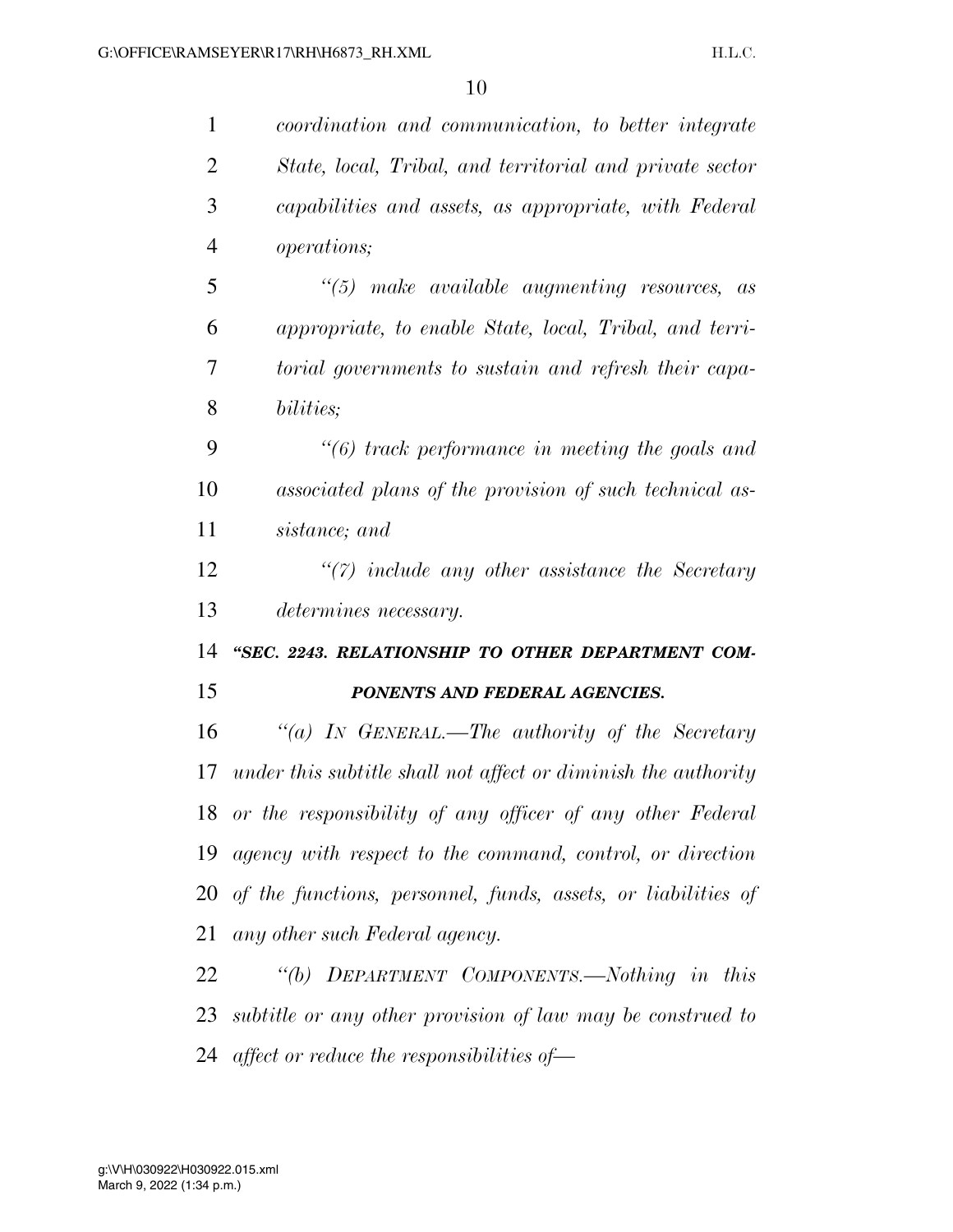| $\mathbf{1}$   | "(1) the Countering Weapons of Mass Destruc-              |
|----------------|-----------------------------------------------------------|
| $\overline{2}$ | tion Office or the Assistant Secretary of the Office, in- |
| 3              | cluding with respect to any asset, function, or mission   |
| $\overline{4}$ | of the Office or the Assistant Secretary, as the case     |
| 5              | may be;                                                   |
| 6              | "(2) the Federal Emergency Management Agency              |
| 7              | or the Administrator of the Agency, including the di-     |
| 8              | version of any asset, function, or mission of the Agen-   |
| 9              | cy or the Administrator as the case may be; or            |
| 10             | $\lq(3)$ the Transportation Security Administration       |
| 11             | or the Administrator of the Administration, including     |
| 12             | the diversion of any asset, function, or mission of the   |
| 13             | Administration or the Administrator, as the case may      |
| 14             | be.".                                                     |
| 15             | (b) STRATEGY AND REPORTS.-                                |
| 16             | $(1)$ STRATEGY.—Not later than one year after             |
| 17             | the date of the enactment of this Act, the head of the    |
| 18             | Office for Bombing Prevention of the Department of        |
| 19             | Homeland Security (established pursuant to section        |
| 20             | 2241 of the Homeland Security Act of 2002, as added       |
| 21             | by subsection $(a)$ ), in consultation with the heads of  |
| 22             | other components of the Department and the heads of       |
| 23             | other Federal agencies, as appropriate, shall develop     |
| 24             | a strategy to align the Office's activities with the      |
| 25             | threat environment and stakeholder needs, and make        |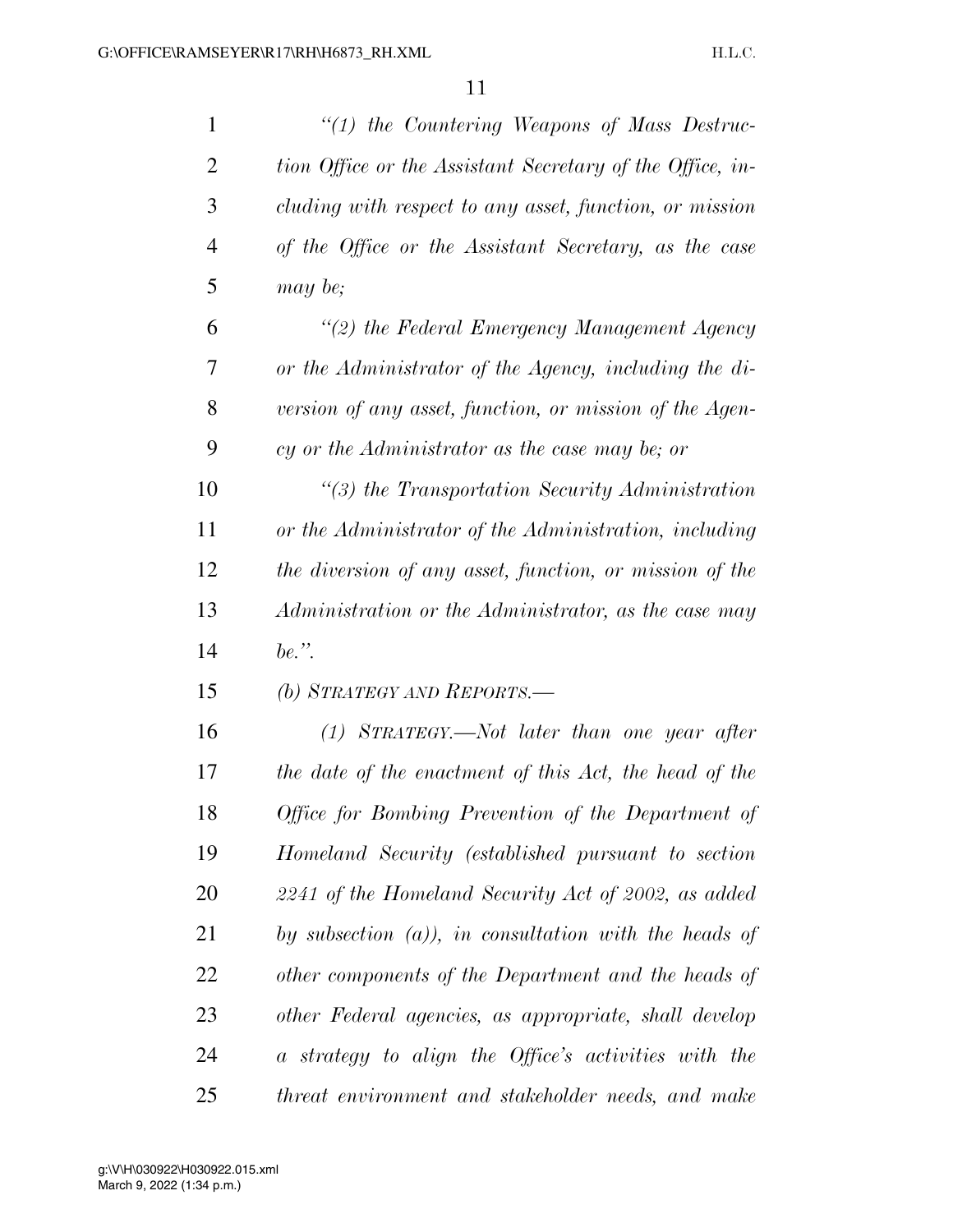*the public and private sector aware of the Office's ca- pabilities. Such strategy shall include the following elements:* 

 *(A) Information on terrorist explosive threats, tactics, and attacks in the United States. (B) Information, by region of the United States, regarding public and private sector enti- ties likely to be targeted by terrorist explosive threats and attacks in the United States, includ- ing historically black colleges and universities and minority serving institutions, places of wor- ship, health care facilities, transportation sys- tems, commercial facilities, and government fa-cilities.* 

 *(C) Guidance on how outreach to owners and operators of critical infrastructure (as such term is defined in section 1016(e) of Public Law 107–56 (42 U.S.C. 5195c(e))) in a region should be prioritized.* 

 *(D) A catalogue of the services and training currently offered by the Office, and a description of how such services and trainings assist the public and private sector to deter, detect, pre-vent, protect against, mitigate, and respond to*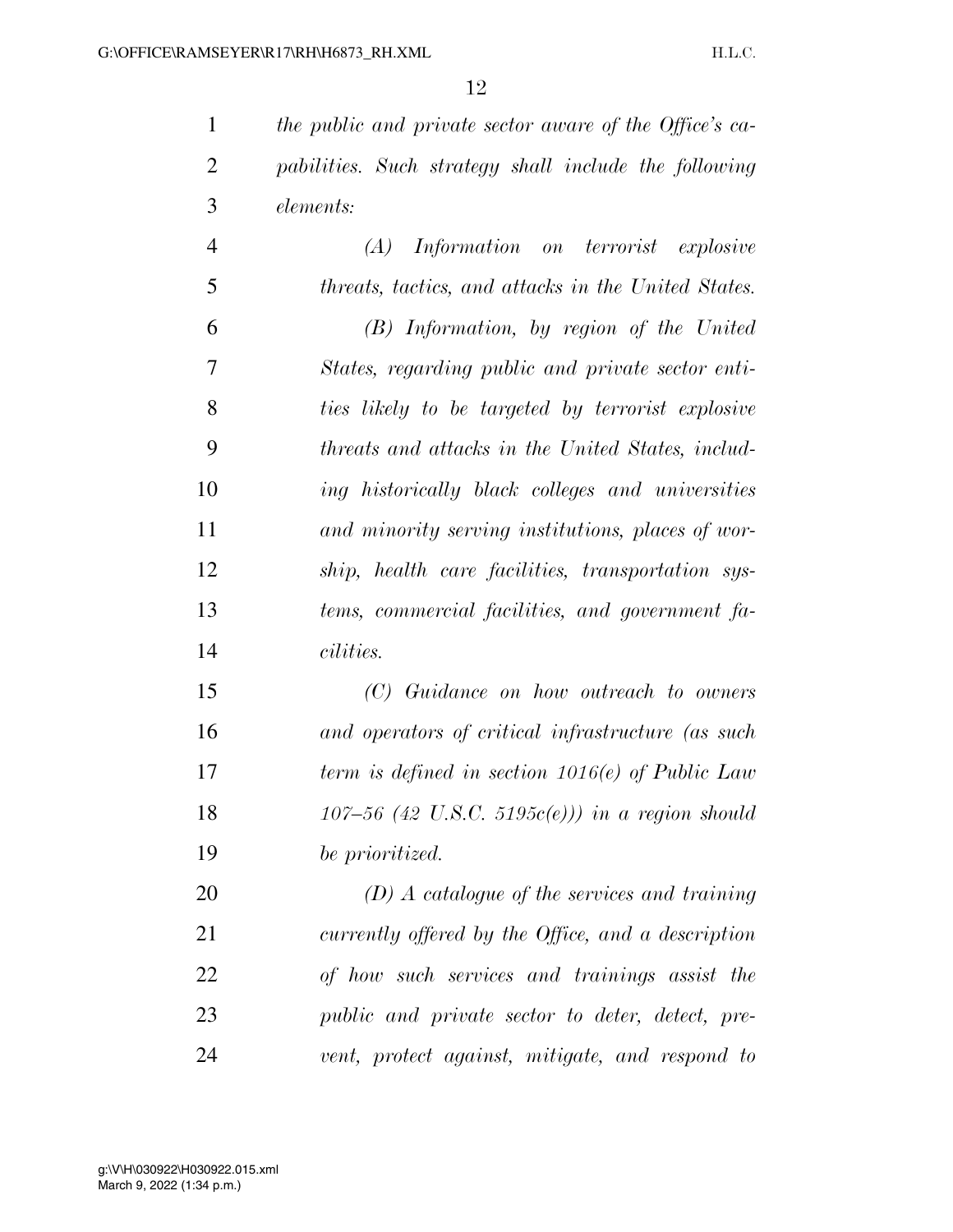| $\mathbf{1}$   | terrorist explosive threats and attacks in the           |
|----------------|----------------------------------------------------------|
| $\overline{2}$ | United States.                                           |
| 3              | $(E)$ Long-term objectives of the Office, in-            |
| $\overline{4}$ | cluding future service and training offerings.           |
| 5              | $(F)$ Metrics for measuring the effectiveness            |
| 6              | of services and trainings offered by the Office.         |
| 7              | $(G)$ An assessment of resource requirements             |
| 8              | necessary to implement such strategy.                    |
| 9              | $(H)$ A description of how the Office partners           |
| 10             | with other components of the Department and              |
| 11             | other Federal agencies to carry out its mission.         |
| 12             | $(2)$ REPORTS.—Not later than one year after the         |
| 13             | date of the enactment of this Act and annually there-    |
| 14             | after, the Secretary of Homeland Security shall sub-     |
| 15             | mit to the Committee on Homeland Security of the         |
| 16             | House of Representatives and the Committee on            |
| 17             | Homeland Security and Governmental Affairs of the        |
| 18             | Senate a report describing the activities of the Office  |
| 19             | for Bombing Prevention of the Department of Home-        |
| 20             | land Security (established pursuant to section 2241 of   |
| 21             | the Homeland Security Act of 2002, as added by sub-      |
| 22             | section $(a)$ ). Each such report shall include informa- |
| 23             | tion on the following:                                   |
| 24             | $(A)$ Changes to terrorist explosive threats,            |
| 25             | tactics, and attacks in the United States.               |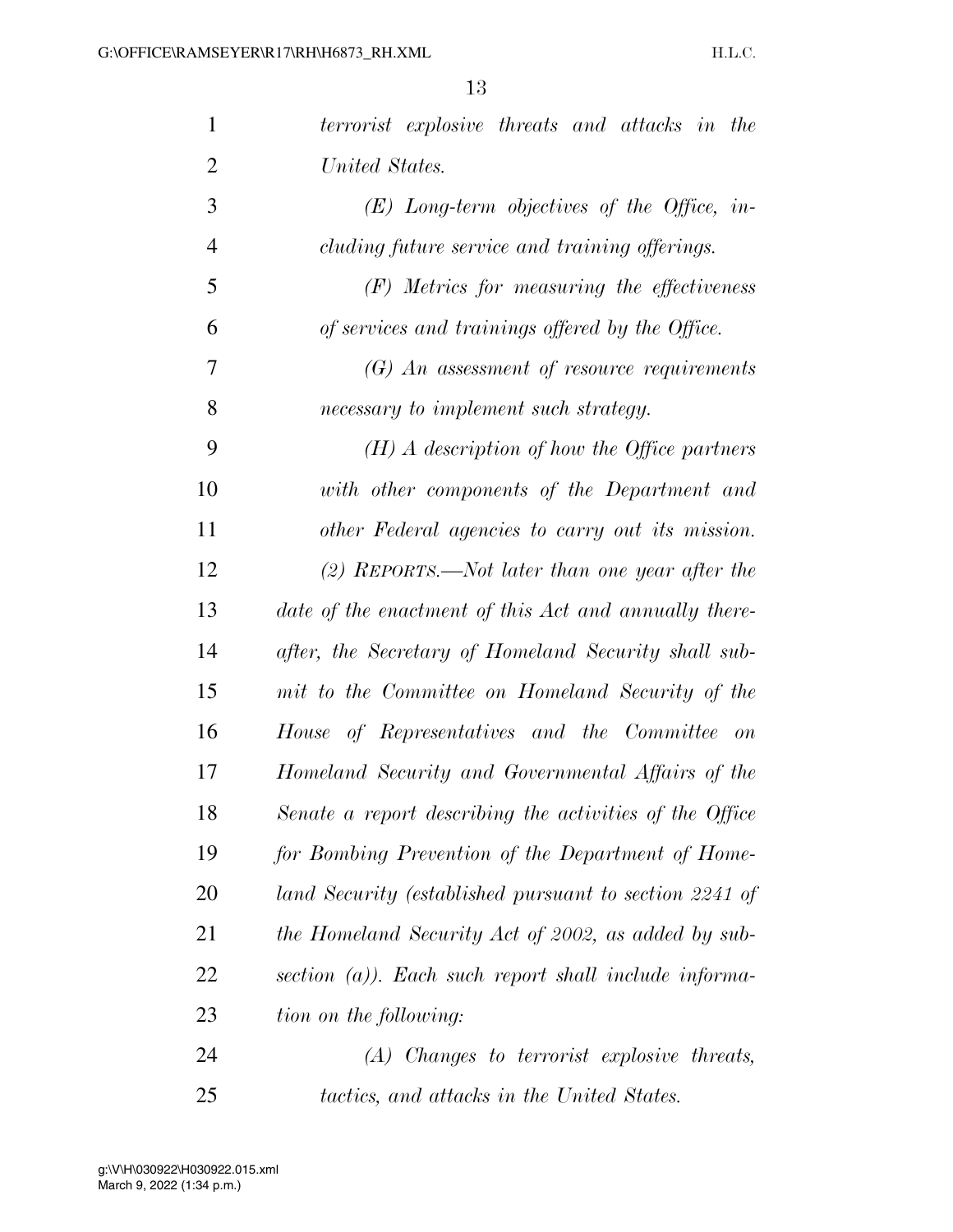| 1              | $(B)$ Changes to the types of public and pri-                |
|----------------|--------------------------------------------------------------|
| $\overline{2}$ | vate sector entities likely to be targeted by ter-           |
| 3              | <i>rorist explosive threats and attacks in the United</i>    |
| $\overline{4}$ | States.                                                      |
| 5              | $(C)$ The number of trainings, assessments,                  |
| 6              | and other engagements carried out by the Office              |
| 7              | within each region of the United States, includ-             |
| 8              | ing a description of the critical infrastructure             |
| 9              | sector or stakeholder served.                                |
| 10             | $(D)$ The number of trainings, assessments,                  |
| 11             | or other engagements the Office was asked to con-            |
| 12             | duct but did not, and an explanation relating                |
| 13             | thereto.                                                     |
| 14             | $(E)$ The effectiveness of the trainings, assess-            |
| 15             | ments, or other engagements provided by the Of-              |
| 16             | fice based on the metrics described in paragraph             |
| 17             | (1)(F).                                                      |
| 18             | $(F)$ Any changes or anticipated changes in                  |
| 19             | the trainings, assessments, and other engage-                |
| 20             | ments, or any other services, offered by the Of-             |
| 21             | fice, and an explanation relating thereto.                   |
| 22             | (c) CLERICAL AMENDMENT.—The table of contents in             |
| 23             | section $1(b)$ of the Homeland Security Act of 2002 is       |
| 24             | amended by inserting after the item relating to section 2238 |
| 25             | the following new items:                                     |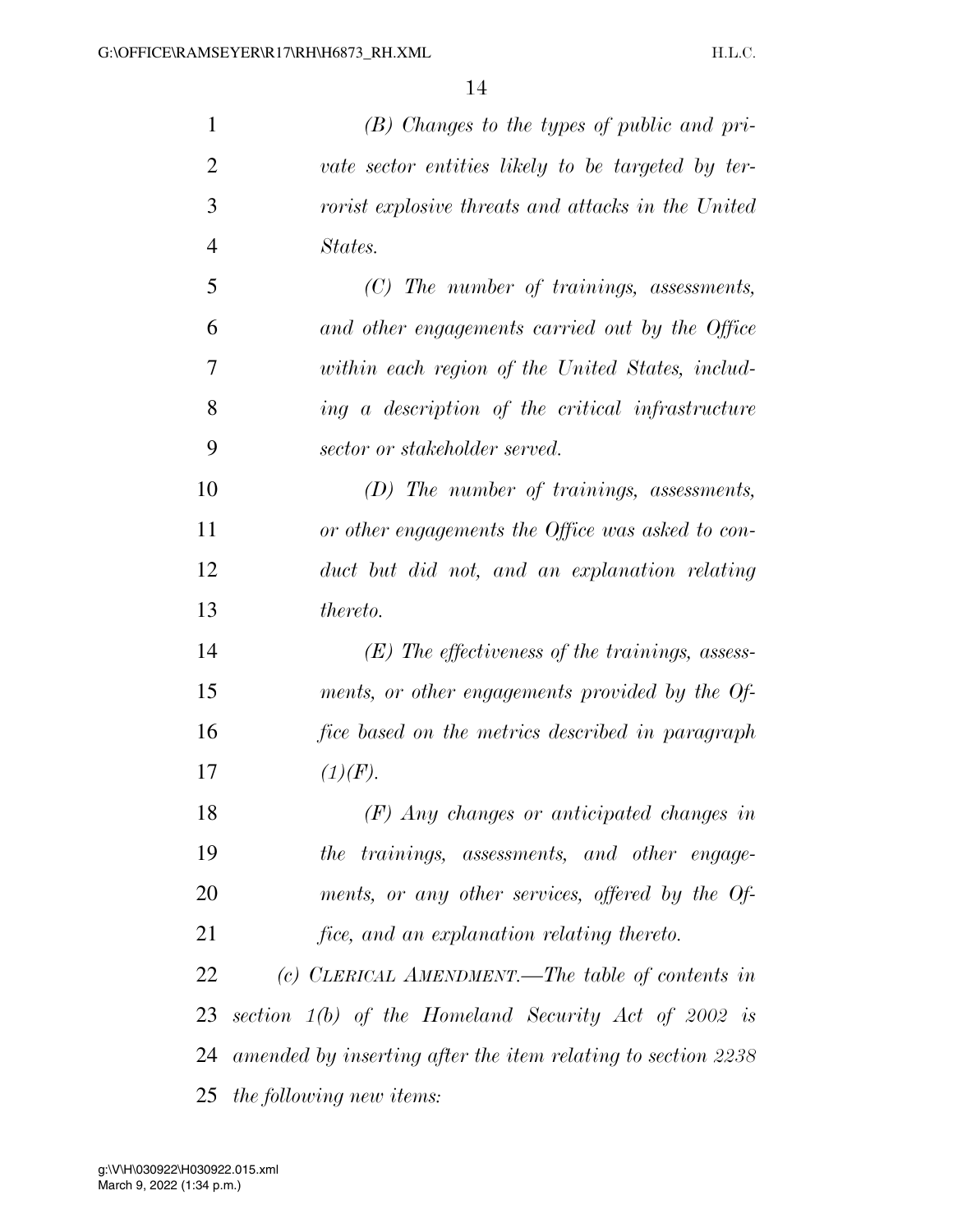#### *''Subtitle D—Bombing Prevention*

*''Sec. 2241. Office for Bombing Prevention. ''Sec. 2242. Countering explosive devices technical assistance. ''Sec. 2243. Relationship to other Department components and Federal agencies.''.* 

### *SEC. 3. EXPLOSIVES TECHNOLOGY DEVELOPMENT.*

 *(a) IN GENERAL.—Title III of the Homeland Security Act of 2002 (6 U.S.C. 181 et seq.) is amended by adding at the end the following new section:* 

### *''SEC. 323. EXPLOSIVES RESEARCH AND DEVELOPMENT.*

 *''(a) IN GENERAL.—The Secretary, acting through the Under Secretary for Science and Technology, and in coordi- nation with the head of the Office for Bombing Prevention and the Assistant Secretary for the Countering Weapons of Mass Destruction Office, and in consultation with the At- torney General, the Secretary of Defense, and the head of any other relevant Federal department or agency, including Sector Risk Management Agencies, shall ensure coordina- tion and information sharing regarding nonmilitary re- search, development, testing, and evaluation activities of the Federal Government relating to the deterrence, detection, prevention, protection against, mitigation of, and response to terrorist explosive threats and attacks in the United States.* 

 *''(b) LEVERAGING MILITARY RESEARCH.—The Sec- retary, acting through the Under Secretary for Science and Technology, and in coordination with the head of the Office for Bombing Prevention and the Assistant Secretary for the*